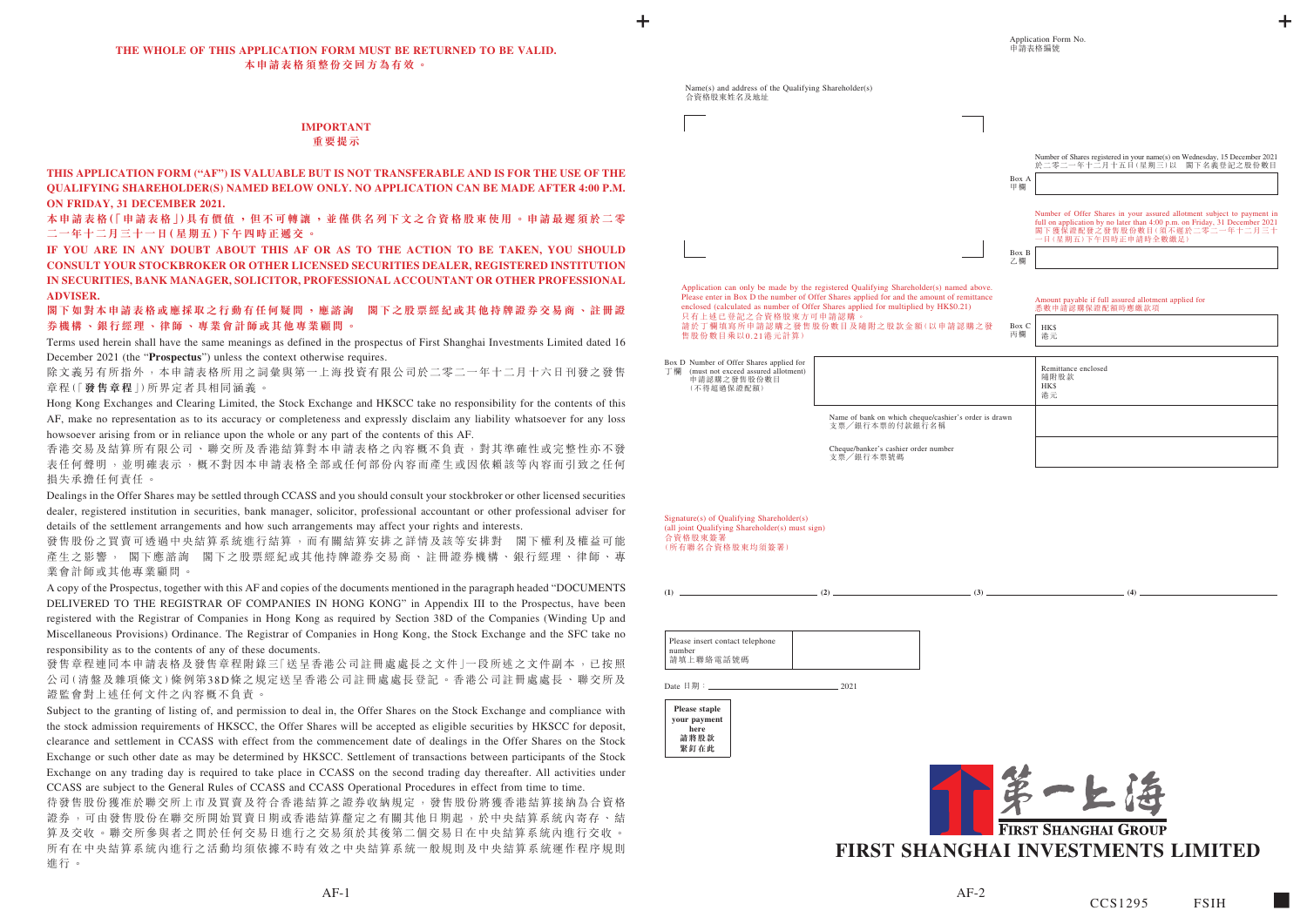

To : First Shanghai Investments Limited 致:第一上海投資有限公司

Dear Sirs,

I/We, being the Qualifying Shareholder(s) of the Shares stated overleaf, enclose a remittance\*\* for the amount payable in full on application for the number of Offer Shares at a price of HK\$0.21 per Offer Share specified in Box B (or, if and only if Box D is completed, in Box D). I/We apply for such Offer Shares on the terms and conditions of the Prospectus dated 16 December 2021 and subject to the articles of association of the Company. I/We authorise the Company to place my/our name(s) on the register of members of the Company as the holder(s) of such Offer Shares and to send the share certificate(s) in respect thereof by ordinary post at my/our own risk to the address specified overleaf. I/We have read the conditions and procedures for application set out overleaf and agree to be bound thereby. By signing this AF, I/We declare that I/we am/are Qualifying Shareholder(s) and my/our application for the Offer Shares does not violate any applicable securities or other laws or regulations of any jurisdiction outside Hong Kong.

敬啟者:

本人/吾等為背頁所列股份之合資格股東,現申請認購乙欄(或倘已填妥丁欄,則丁欄)指定之發售股份數 目,並附上按每股發售股份0.21港元之價格計算於申請時應繳足之股款\*\*。本人/吾等謹此依照日期為二 零二一年十二月十六日之發售章程所載之條款及條件,以及在 貴公司之組織章程細則之規限下,申請認購 該等數目之發售股份。本人/吾等謹此授權 貴公司將本人/吾等之姓名列入 貴公司股東名冊,作為此等 發售股份之持有人,並授權 貴公司將有關股票按背頁地址以平郵方式寄予本人/吾等,郵誤風險概由本 人╱吾等承擔。本人╱吾等已細閱背頁所載各項條件及申請手續,並同意受其約束。簽署本申請表格後, 本人╱吾等聲明,本人╱吾等為合資格股東,及本人╱吾等之發售股份申請並無違反任何香港以外任何司法 權區之適用證券或其他法例或規例。

假設公開發售之條件達成,合資格股東有效申請認購少於或相等於其所獲保證配發之發售股份數目將獲全數 接納。倘申請表格各欄內並無填上數目,則 閣下將被視作申請認購就已支付的款項所代表之發售股份數 目。倘股款少於所填數目之發售股份所需支付的股款,則 閣下將被視作申請本公司就此已收妥之款項所代 表之發售股份數目。此項申請將被視作為申請完整之發售股份數目而作出。 閣下不會就有關股款獲發任何 收據。

- \*\* Cheque or banker's cashier order should be crossed "**Account Payee Only**" and made payable to "**First Shanghai Investments Limited Open Offer Account**" (see the section headed "PROCEDURES FOR APPLICATION" in the enclosed sheet).
- \*\* 支票或銀行本票須以「**只准入抬頭人賬戶**」方式並以「**First Shanghai Investments Limited Open Offer Account**」為抬頭人劃線 開出(請參閱隨附文件「申請手續」一節)。

Valid application for such number of Offer Shares which is less than or equal to a Qualifying Shareholder's assured allotment will be accepted in full, assuming that the conditions of the Open Offer have been satisfied. If no number is inserted in this AF, you will be deemed to have applied for the number of Offer Shares for which payment has been received. If the amount of the remittance is less than that required for the number of Offer Shares inserted, you will be deemed to have applied for the number of Offer Shares for which payment has been received. Application will be deemed to have been made for a whole number of Offer Shares. No receipt will be given for the remittance.

閣下有權透過填寫本申請表格申請認購相等於或少於背頁乙欄所列 閣下獲保證配發之任何發售 股份數目。在本申請表格及發售章程所述條款及條件之規限下,按於二零二一年十二月十五日(星 期三)每持有十一( 11)股現有股份認購一(1)股發售股份的基準,僅名列於本公司股東名冊並為合 資格之股東方可作出申請。倘 閣下欲申請認購任何發售股份,請填妥及簽署本申請表格,並於 二零二一年十二月三十一日(星期五)下午四時前將本申請表格連同申請認購發售股份涉及之全數 應繳款項之足額股款,交回股份過戶登記處香港中央證券登記有限公司,其地址為香港灣仔皇后 大道東183號合和中心17樓1712-1716號舖。根據本申請表格申請認購發售股份之所有股款均須以 香港持牌銀行戶口開出之支票或由香港持牌銀行發出之銀行本票以港元支付,並須註明抬頭人為 「**First Shanghai Investments Limited – Open Offer Account**」及以「**只准入抬頭人賬戶**」方式 劃線開出,並須符合後續頁所載手續。屬受禁制股東之任何人士不得申請認購發售股份

**FIRST SHANGHAI INVESTMENTS LIMITED** *(Incorporated in Hong Kong with limited liability)* **(Stock code: 227)** (於香港註冊成立之有限公司) **(股份代號:227)**

**OPEN OFFER OF UP TO 141,005,031 OFFER SHARES AT HK\$0.21 PER OFFER SHARE ON THE BASIS OF ONE (1) OFFER SHARE FOR EVERY ELEVEN (11) EXISTING SHARES HELD BY THE QUALIFYING SHAREHOLDERS ON THE RECORD DATE PAYABLE IN FULL ON APPLICATION BY NO LATER THAN 4:00 P.M. ON FRIDAY, 31 DECEMBER 2021 以每股發售股份0.21港元公開發售不多於141,005,031股發售股份基準為於記錄日 期合資格股東每持有十一(11)股現有股份獲發一(1)股發售股份股款最遲須於 二零二一年十二月三十一日(星期五)下午四時正申請時繳足**

# **APPLICATION FORM 申請表格**

You are entitled to apply for any number of Offer Shares which is equal to or less than your assured allotment shown in Box B overleaf by filling in this AF. Subject to the terms and conditions as mentioned in this AF and the Prospectus, application may be made only by the Qualifying Shareholders whose names were on the register of members of the Company, and on the basis of one (1) Offer Share for every eleven (11) existing Shares held on Wednesday, 15 December 2021. If you wish to apply for any Offer Shares, you should complete and sign this AF, and lodge this AF together with the appropriate remittance for the full amount payable in respect of the Offer Shares applied for with the Registrar, Computershare Hong Kong Investor Services Limited, at Shops 1712-1716, 17th Floor, Hopewell Centre, 183 Queen's Road East, Wan Chai, Hong Kong no later than 4:00 p.m. on Friday, 31 December 2021. All remittances for application of the Offer Shares under this AF must be made in Hong Kong dollars by cheques which must be drawn on an account with, or by banker's cashier orders which must be issued by, a licensed bank in Hong Kong and made payable to "**First Shanghai Investments Limited – Open Offer Account**" and crossed "**Account Payee Only**" and comply with the procedures set out in the pages hereafter. No application(s) of Offer Shares can be made by any persons who are Prohibited Shareholders.

All dates or deadlines specified in this AF refer to Hong Kong local time. 本申請表格所述之所有日期及限期均指香港時間。

# **NO RECEIPT WILL BE GIVEN 概不會提供收據**

Share registrar and transfer office: 股份過戶登記處:

Computershare Hong Kong Investor Services Limited Shops 1712-1716, 17th Floor Hopewell Centre 183 Queen's Road East Wan Chai, Hong Kong 香港中央證券登記 有限公司 香港灣仔 皇后大道東183號合和中心 17樓1712-1716號舖



Registered office: 註冊辦事處:

Room 1903, Wing On House 71 Des Voeux Road Central Hong Kong 香港中環德輔道中71號 永安集團大廈1903室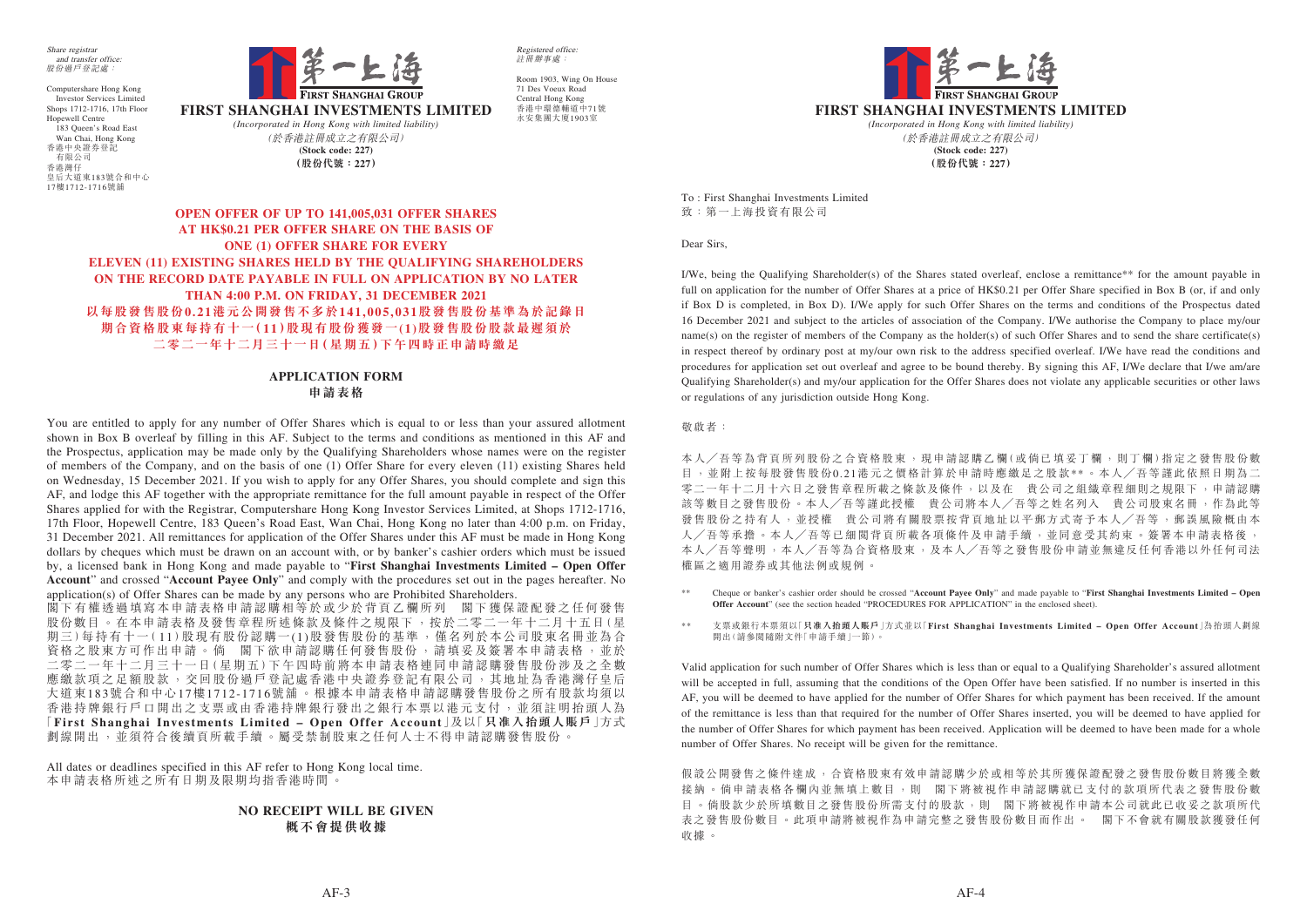- 1. 受禁制股東概不得申請任何發售股份。
- 2. 本公司概不會就收到之申請款項發出收據,惟預期申請獲全數或部份接納之任何發售股份股 票將以平郵方式按表格所列地址寄予 閣下;如屬聯名申請人,則寄予名列首位之申請人, 郵誤風險概由 閣下自行承擔。
- 3. 填妥本申請表格將構成 閣下指示及授權本公司及╱或股份過戶登記處香港中央證券登記有 限公司或其就此提名之若干人士代表 閣下辦理本申請表格或其他文件之任何登記手續,以 及作出有關公司或人士可能認為必需或合適之一切其他事情,以根據發售章程所述安排, 將 閣下所申請認購之數目或任何較少數目之發售股份登記於 閣下名下。
- 4. 閣下承諾簽署一切文件並採取一切其他必要行為,以便彼等登記為所申請認購發售股份之持 有人,惟須符合本公司之組織章程細則之規定。
- 5. 本公司收到股款後將隨即將之過戶,由此賺取之一切利息(如有)將撥歸本公司所有。倘支票 或銀行本票於首次過戶時未能兌現,則有關申請將可遭拒絕受理及註銷。
- 6. 閣下申請認購發售股份之權利不得轉讓。
- 7. 本公司保留權利接受或拒絕任何不符合本申請表格所載手續之發售股份認購申請。任何香港 境外人士填妥及交回本申請表格表示向本公司作出保證及聲明,已經妥為遵守有關申請之所 有有關司法權區一切登記 、法律及監管規定 。為免生疑問 ,香港結算或香港中央結算(代理 人)有限公司將不會作出上述保證及聲明 ,或受其所限 。
- 申請表格的中英文版本內容如有歧義,概以英文版本為準。



# **條件**

## **申請手續**

閣下可透過填寫本申請表格申請認購相等於或少於乙欄所載 閣下獲保證配發之任何發售股份數 目 。

倘 閣下欲申請認購少於 閣下獲保證配發之發售股份數目,請在本申請表格丁欄內填上 閣下 欲申請認購之發售股份數目及應繳款項總額(以申請之發售股份數目乘以0.21港元計算)。倘所收到 之相應款項少於所填上發售股份數目之所需股款,則 閣下將被視作申請已收全數款項所涉及之 較少發售股份數目。



#### **CONDITIONS**

- 1. No Prohibited Shareholder is permitted to apply for any Offer Shares.
- 2. No receipt will be issued for sums received on application but it is expected that share certificates for any Offer Shares in respect of which your application is accepted in full or in part will be sent to you or, in the case of joint applicants, to the first named applicants by ordinary post, at your own risk, at the address(es) stated on the AF.
- 3. Completion of this AF will constitute an instruction and authority by you to the Company and/or the Registrar, Computershare Hong Kong Investor Services Limited, or some person nominated by them for the purpose, on your behalf, to execute any registration of this AF or other documents and, generally, to do all such other things as such company or person may consider necessary or desirable to effect registration in your name(s) of the Offer Shares applied for or any lesser number in accordance with the arrangements described in the Prospectus.
- 4. You undertake to sign all documents and to do all other acts necessary to enable them to be registered as the holders of the Offer Shares which they have applied for subject to the articles of association of the Company.
- 5. Remittance(s) will be presented for payment upon receipt by the Company and all interest earned (if any) will be retained for the benefit of the Company. Applications in respect of which cheques or cashier orders are dishonoured upon first presentation are liable to be rejected and cancelled.
- 6. Your right to apply for the Offer Shares is not transferable.
- 7. The Company reserves the right to accept or refuse any application for the Offer Shares which does not comply with the procedures set out herein. Completion and return of this AF by any person outside Hong Kong will constitute a warranty and representation to the Company, by such person, that all registration, legal and regulatory requirements of the relevant jurisdiction, in connection with such application have been duly complied with. For the avoidance of doubt, neither HKSCC nor HKSCC Nominees Limited will give, or be subject to, the above warranty and representation.
- 8. In the event of inconsistency, the English version of the Application Form shall prevail over the Chinese version.

# **PROCEDURES FOR APPLICATION**

You may apply for any number of Offer Shares which is equal to or less than your assured allotment set out in Box B by filling in this AF.

To apply for a number of Offer Shares which is less than your assured allotment, enter in Box D of this AF the number of Offer Shares which you wish to apply for and the total amount payable (calculated as number of Offer Shares applied for multiplied by HK\$0.21). If the amount of the corresponding remittance received is less than that required for the number of Offer Shares inserted, you will be deemed to have applied for the number of Offer Shares for which full payment has been received.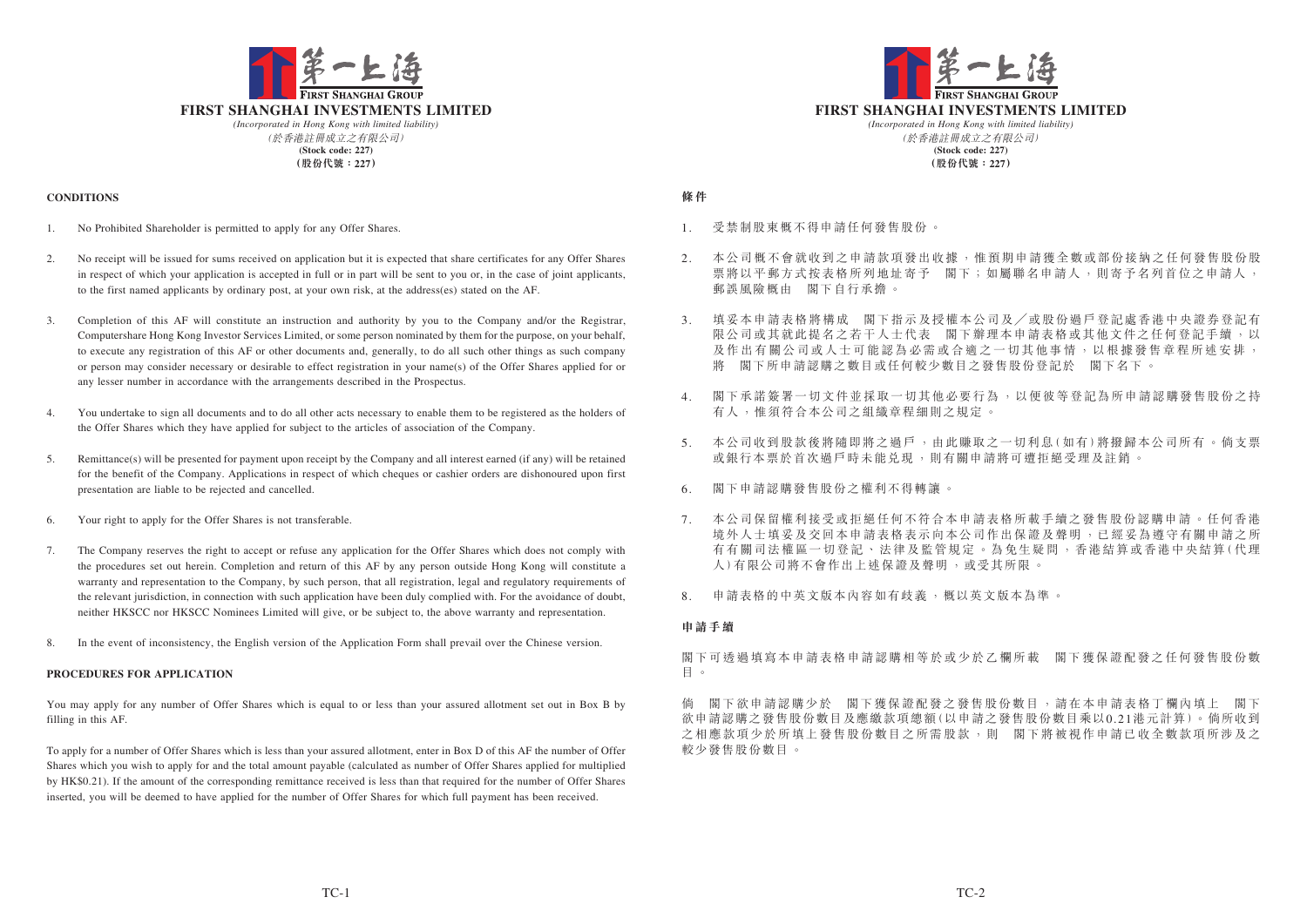倘 閣下欲申請認購本申請表格乙欄所列數目之發售股份,請在本申請表格丁欄內填上此數目。 如無填上任何數目,則 閣下將被視作申請認購已收全數款項所代表數目之發售股份。倘 閣下 申請認購超過申請表格乙欄所載 閣下獲保證配發之發售股份數目,則 閣下之申請可能遭拒絕 受理。

填妥本申請表格並將適當之股款相應地緊釘其上後,應將表格對摺並不遲於二零二一年十二月三 十一日(星期五)下午四時正(或在惡劣天氣情況下 ,發售章程「預期時間表」一節所述之有關最後申 請時間)交回股份過戶登記處香港中央證券登記有限公司 ,地址為香港灣仔皇后大道東183號合和 中心17樓1712-1716號舖。所有股款均須以香港持牌銀行戶口開出之支票或由香港持牌銀行發出 之銀行本票以港元支付,並註明抬頭人為**「First Shanghai Investments Limited – Open Offer Account**」,並以「**只准入抬頭人賬戶**」方式劃線開出 。除非正式填妥及簽署之本申請表格 ,連同本 申請表格丙欄或丁欄(視情況而定)所示之適當股款於二零二一年十二月三十一日(星期五)下午四 時正前送達股份過戶登記處,否則 閣下公開發售之保證配額以及一切有關權利將當作已被放棄 而註銷。

If you wish to apply for the exact number of Offer Shares set out in Box B of this AF, this number should be inserted in Box D of this AF. If no number is inserted, you will be deemed to have applied for the number of Offer Shares for which full payment has been received. If you apply for a number of Offer Shares that is in excess of your assured entitlement set out in Box B of this AF, your application is liable to be rejected.

This AF, when duly completed, to which the appropriate remittance should be stapled accordingly, should be folded once and must be returned to the Registrar, Computershare Hong Kong Investor Services Limited, at Shops 1712-1716, 17th Floor, Hopewell Centre, 183 Queen's Road East, Wan Chai, Hong Kong, by no later than 4:00 p.m. on Friday, 31 December 2021 (or, under bad weather conditions, such Latest Time for Acceptance as mentioned in the section headed "Expected timetable" in the Prospectus). All remittances must be made in Hong Kong dollars by cheques drawn on an account with, or banker's cashier orders issued by, a licensed bank in Hong Kong and made payable to "**First Shanghai Investments Limited – Open Offer Account**" and crossed "**Account Payee Only**". Unless this AF (duly completed and signed), together with the appropriate remittance shown in Box C or Box D (as the case may be) of this AF has been lodged with the Registrar by 4:00 p.m. on Friday, 31 December 2021, your assured entitlement under the Open Offer and all rights in relation thereto shall be deemed to have been declined and will be cancelled.